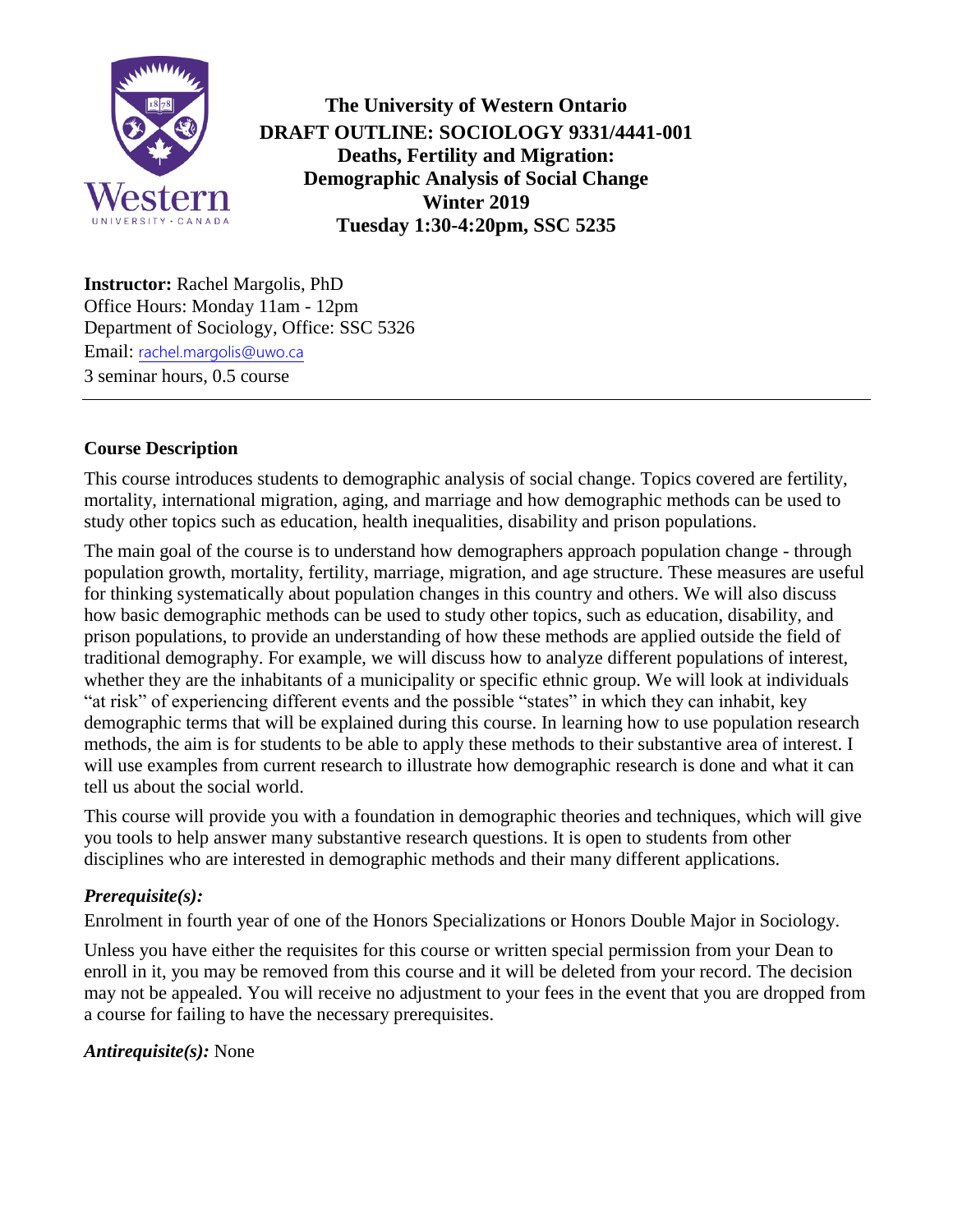### **Learning Outcomes**

At the end of the course, students should be able to:

- Identify sources of demographic data and recognize the strengths and weaknesses of different data sources.
- Calculate and interpret basic measures of a life table.
- Estimate how fertility, mortality, and migration shape a population's age structure.
- Interpret and evaluate figures and graphs.
- Apply demographic methods to substantive areas outside of the core of demography such as education, disability, and policy.
- Use excel comfortably to do calculations and make figures.

### **Required Text**

The main text for the course is a textbook by Donald Rowland. Students should obtain a copy of the book, which can be purchased from the University Bookstore or online. The book is also on 1-day reserve at Weldon library.

Rowland, Donald T. 2012. *Demographic Methods and Concepts*. New York: Oxford University Press.

Additional readings appear in journals and can be accessed through the course website or the UWO library website.

#### **Method of Evaluation**

The midterm and final exam will be based on class lectures and readings. You are expected to do the assigned readings and to come to class. Lectures cover material that is not discussed directly in the course readings, but for which you are responsible. Conversely, you also are responsible for the material covered in the readings even if the material is not reviewed in class.

The mid-term and final examinations may include different types of questions. Some will involve calculating and interpreting measures. Others will focus on communicating the results of figures, graphs and tables. Others will be short answer and include writing about key concepts.

The presentation offers students an opportunity to delve into a topic of their choice and present their findings to the class. Student presentations will be on March 26, April 2, and April 9 during class. Present the findings of your project in an 8-10-minute talk. After that, you will answer questions from the audience. You will use the toolkit of demographic techniques that you have learned this semester. Instructions and topics can be found on pages 6-7 of this course outline.

#### *Evaluation Breakdown*

Your final grade will be determined as follows: Midterm Exam (held in class): 30% Presentation: 25% Final Exam: 45%

#### **How to Contact Me**

You can come to office hours with any questions about the material. You can also email me at: [rachel.margolis@uwo.ca](mailto:rachel.margolis@uwo.ca)

#### **How to get important course information:**

For information about the course, please read the course outline carefully. Also, check the course website for announcements.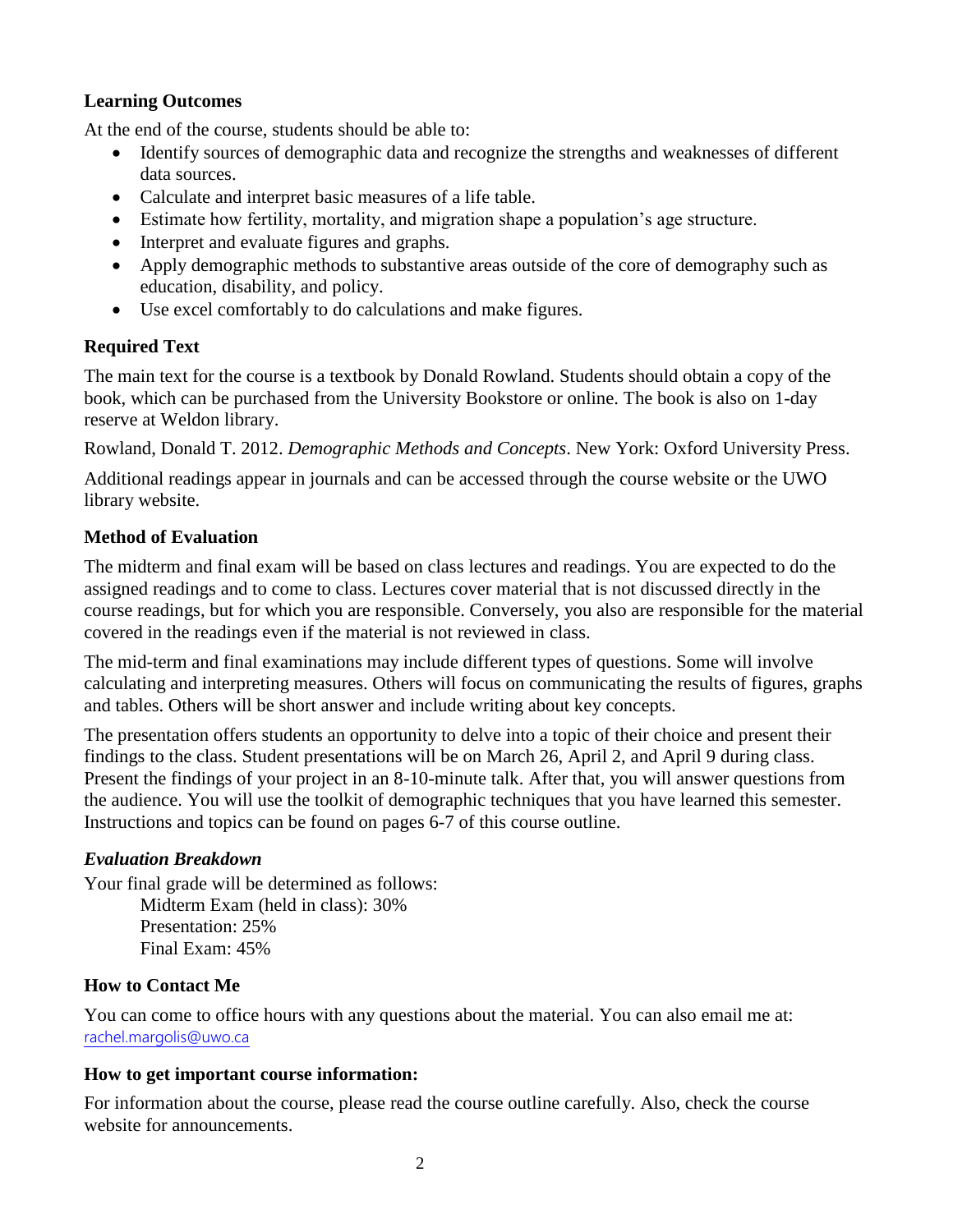| <b>Overview of Course Schedule</b> |  |  |
|------------------------------------|--|--|
|------------------------------------|--|--|

| Week           | Date        | <b>Topic</b>                                     |
|----------------|-------------|--------------------------------------------------|
| 1              | January 8   | Introduction to Demography, Basic Concepts,      |
|                |             | Sources of Demographic Data                      |
| $\overline{2}$ | January 15  | Basic Measures, Person Years, Population Growth, |
|                |             | Demographic Rates                                |
| 3              | January 22  | Age-Specific Rates and Probabilities, Age        |
|                |             | Standardization                                  |
| $\overline{4}$ | January 29  | The Life Table                                   |
| 5              | February 5  | Using Life Tables to Study Different Topics      |
| 6              | February 12 | Midterm Test (In Class)                          |
|                | February 19 | Reading week- no class                           |
| $\overline{7}$ | February 26 | Fertility, The Contraception Revolution          |
| 8              | March 5     | Population Problems: High and Low Fertility      |
| 9              | March 12    | Marriage and Divorce, Second Demographic         |
|                |             | Transition, Sex Preferences for Children         |
| 10             | March 19    | <b>Population Projections</b>                    |
| 11             | March 26    | Migration, Student presentations                 |
| 12             | April 2     | <b>Student Presentations</b>                     |
| 13             | April 9     | <b>Student Presentations</b>                     |
| Exam           |             | Final Exam                                       |
| Period         |             |                                                  |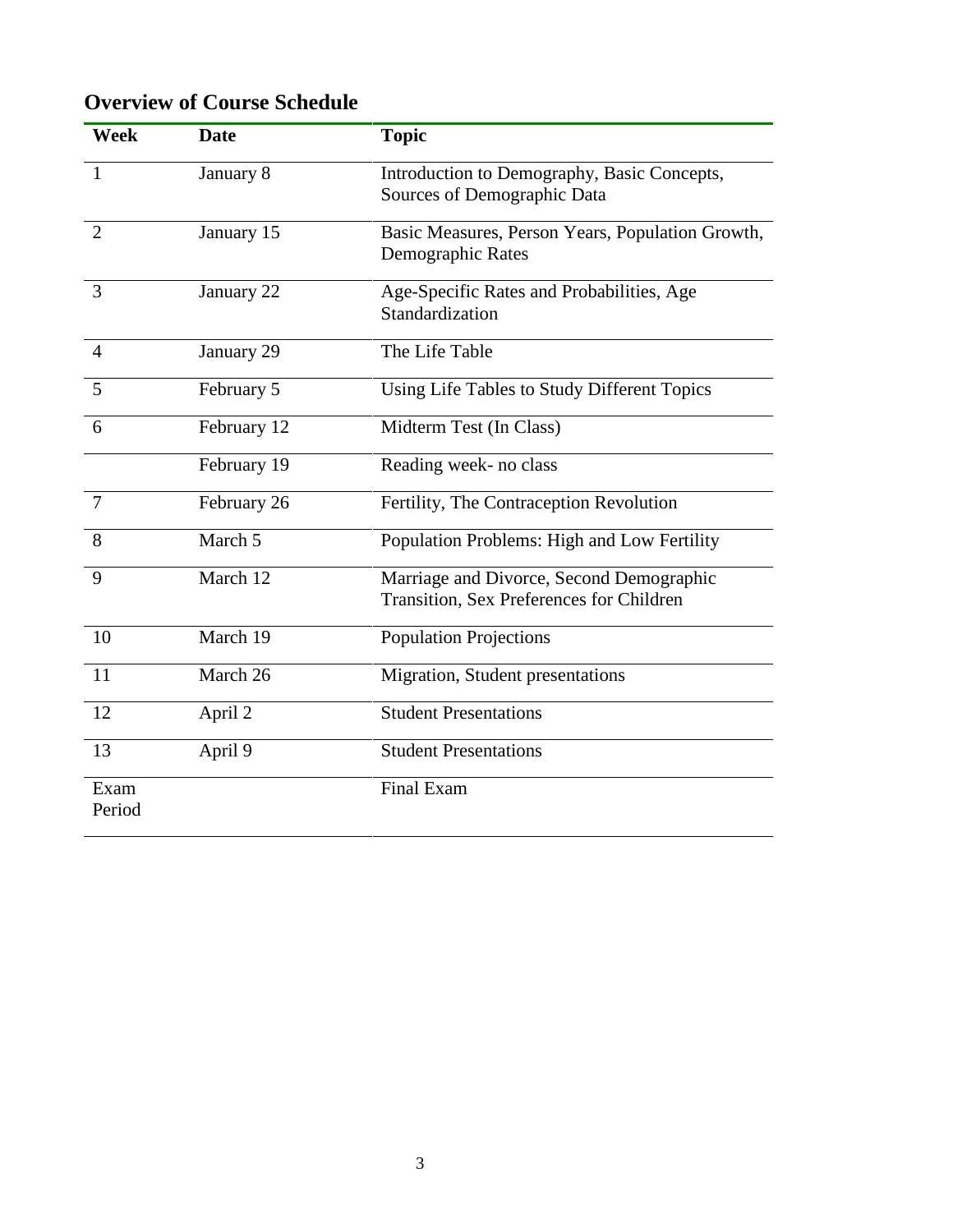# **January 8 Introduction to Demography, Basic Concepts, Demographic Data**

*Readings*

- Rowland, Chapter 1: Population Change
- Bloom. 2011. 7 Billion and Counting. *Science* 333(562): 562-569.

#### **January 15 Basic Measures, Person Years, Population Growth, Demographic Rates**

#### *Readings*

- Rowland, Chapter 2: Population Growth and Decline
- Population 9 Billion? 2011. *Science* (333) pg 540-543
- James. India's Demographic Change: Opportunities and Challenges. 2011. *Science* (333): pg 576-580.
- Lee, R. The Outlook for Population Growth. 2011. *Science* (333): pg 569-573.
- Lutz, W. Global Human Capital: Integrating Education and Population. 2011. *Science* (333): pg 587-592.

#### **January 22 Age-Specific Rates and Probabilities, Age Standardization**

*Readings*

• Rowland, Chapter 4: Comparing Populations

### **January 29 The Life Table**

*Readings*

- Rowland, Chapter 8: Life Tables
- Bongaarts. 2006. How long will we live? *Population and Development Review* 32(4): 605-628.
- Oeppen and Vaupel. 2002. Broken Limits to Life Expectancy. *Science*. 296(5570):1039-1031.

### **February 5 Using Life Tables**

*Readings*

- Robine, J. M., & Ritchie, K. (1991). Healthy life expectancy: evaluation of global indicator of change in population health. *BMJ*, *302*(6774), 457-460.
- Crimmins, E. M., & Saito, Y. (2001). Trends in healthy life expectancy in the United States, 1970–1990: gender, racial, and educational differences. *Social science & medicine*, *52*(11), 1629-1641.

### **February 12 MIDTERM TEST (In Class)**

#### **February 26 Fertility and the Contraception Revolution**

*Readings*

- Rowland, Chapter 7: Fertility and the Family
- Mason, K Oppenheim. 1997. Explaining Fertility Transitions. *Demography* 34(4):443-454.

### **March 5 Population Problems: High and Low Fertility**

*Readings*

- Bongaarts and Casterline. 2013. Fertility Transition: Is sub-Saharan Africa Different? *Population and Development Review* 38(s): 153-168.
- Bongaarts. 2001. Fertility and Reproductive Preferences in Post-Transitional Societies. *Population and Development Review* 27S:260-281.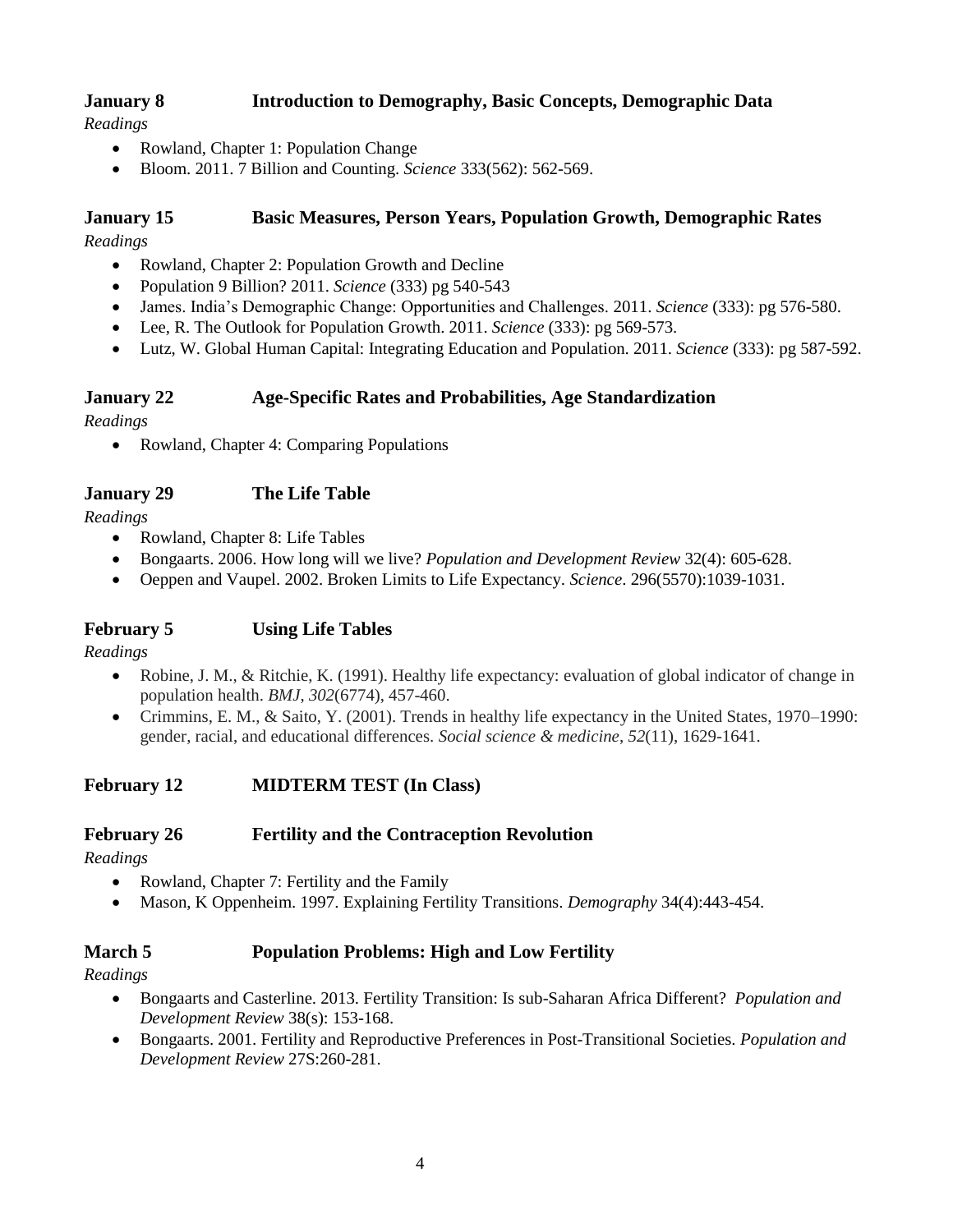#### **March 12 Marriage and Divorce, Second Demographic Transition, Sex Preferences for Children**

#### *Readings*

- Rowland text. pp. 251-255
- Goldscheider, Bernhardt, and Lappegard. 2015. The Gender Revolution: A Framework for Understanding Changing Family and Demographic Behavior. *Population and Development Review* 41(2):207-239.
- Almond, Edlund, and Milligan. 2013. Son Preference and the Persistence of Culture: Evidence from South and East Asian Immigrants to Canada. *Population and Development Review* 39(1): 75-95.

### **March 19 Population Projections**

#### *Readings*

- Rowland, Chapter 12: Population Projections and Estimates
- Lutz, Sanderson and Scherbov. 1998. Expert-based probabilistic population projections. *Population and Development Review* 24:139-155.

### **March 26 Migration, Student Presentations**

*Readings*

- Rowland Chapter 11: Migration
- Abel and Sander. 2014. Quantifying Global International Migration Flows. *Science* 343(6178):1520- 1522.

### **April 2 and April 9 Student Presentations**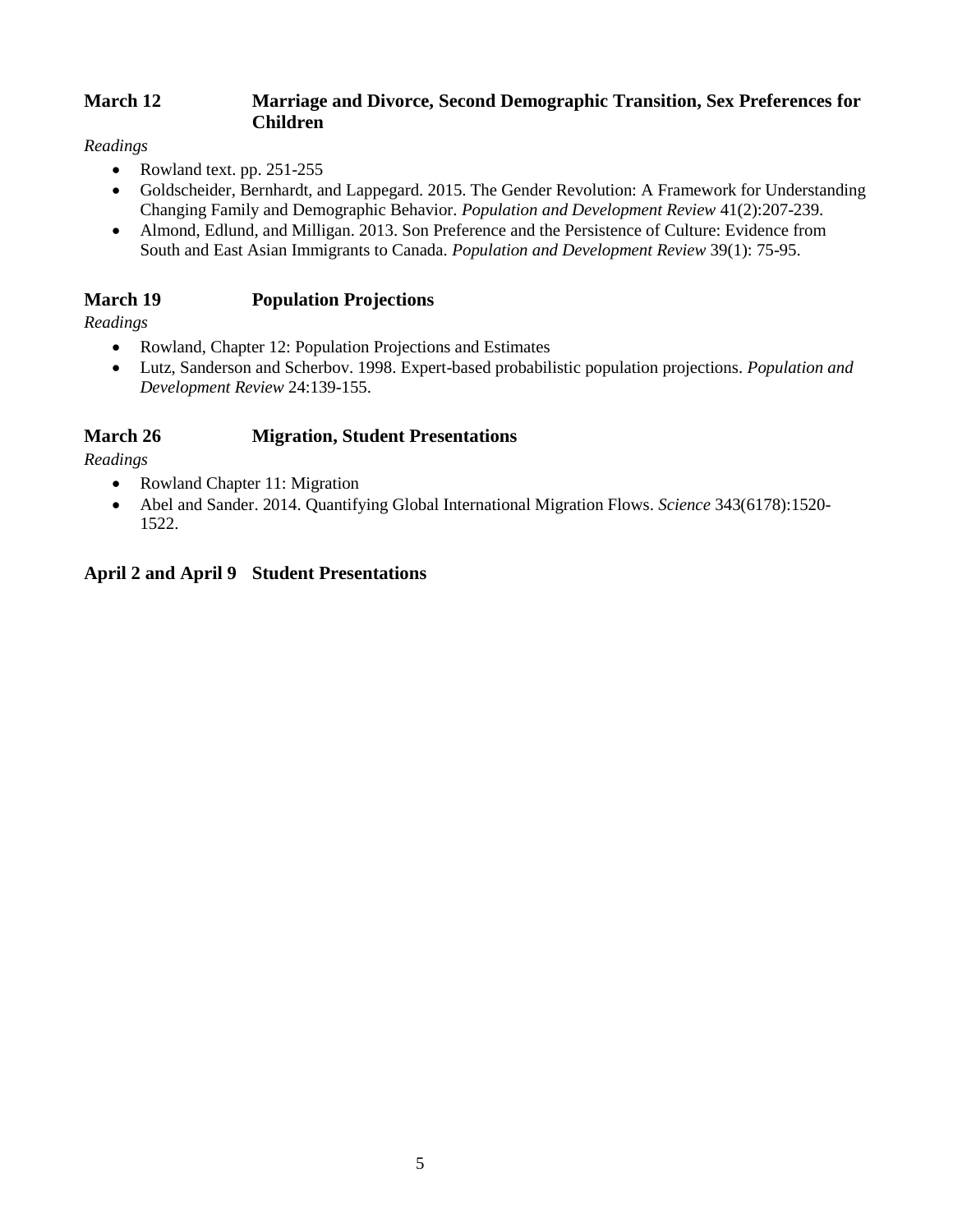### **Soc 9331/4441 Presentation Instructions, Winter 2019**

The presentation offers students an opportunity to delve into a topic of their choice and present their findings to the class. Student presentations will be on **March 26, April 2, and April 9 during class**. Present the findings of your project in an **8-10-minute talk**. After that, you will answer questions from the audience. Use the toolkit of demographic techniques that you have learned this semester. The presentation counts for 25% of your mark for this course.

- You will be marked on your oral presentation as well as your visual presentation (slides).
- Speak clearly and explain the findings of your research project.
- You can make your slides in PowerPoint, prezi, keynote, or any other presentation maker. Convert the presentation into a pdf to show in class to avoid technical difficulties.
- A guideline is one slide per minute of your presentation.
- Avoid using wacky colors, very small font sizes, or hard to read fonts.
- Use figures and charts when useful for making your points.
- When you do your presentation, you will hand in a hard copy (printed out) of your slides (4-6 to a page), double sided please.
- Write up a 1-page summary of the content of your topic and bring a hard copy for each student in the class and the professor on the day of your talk. The content from the presentations is testable material for the final exam.
- A good presentation is one that has been practiced! Practice your talk for friends or family!

# **List of Topics**

Each student will choose one of the following topics. Each student must select a separate topic.

1. Social Marketing of Contraceptives: What is social marketing? How does it work? How successful have these campaigns been?

2. Compare the demography of India and China in the  $20<sup>th</sup>$  century through the present.

3. Describe the policies of one Scandinavian country (Sweden, Norway, Denmark, or Finland) designed to boost fertility. How successful have these programs been?

4. What is polygyny? Describe a society in which polygyny is common and how it is related to the demographic trends in that place.

5. Pick a country in Northern Africa. Describe its mortality, fertility, and migration trends. Focus on the important trends and challenges.

6. Describe fertility trends in Canada during the  $20<sup>th</sup>$  century through the present. Where might it go in the future? What might affect it? How does immigration affect fertility in Canada?

7. Evaluate the one-child policy in China. How successful was it at reducing fertility? What other effects did it have on Chinese society? What challenges has it created?

8. Italy is a country that is aging very rapidly. Describe what demographic trends are causing population aging, what is likely to happen in the next 25 years, and how the government is/and is planning to deal with the economic costs of aging.

9. Bangladesh is the most densely populated country in the world. Describe the demography of Bangladesh, focusing on recent trends in mortality and fertility, and what is expected in the near future. 10. Describe how the HIV/AIDS epidemic has affected the population of (Botswana, Swaziland, or Namibia). How has it affected patterns of mortality, fertility and migration? How was the government responded and how successful has the government's response been?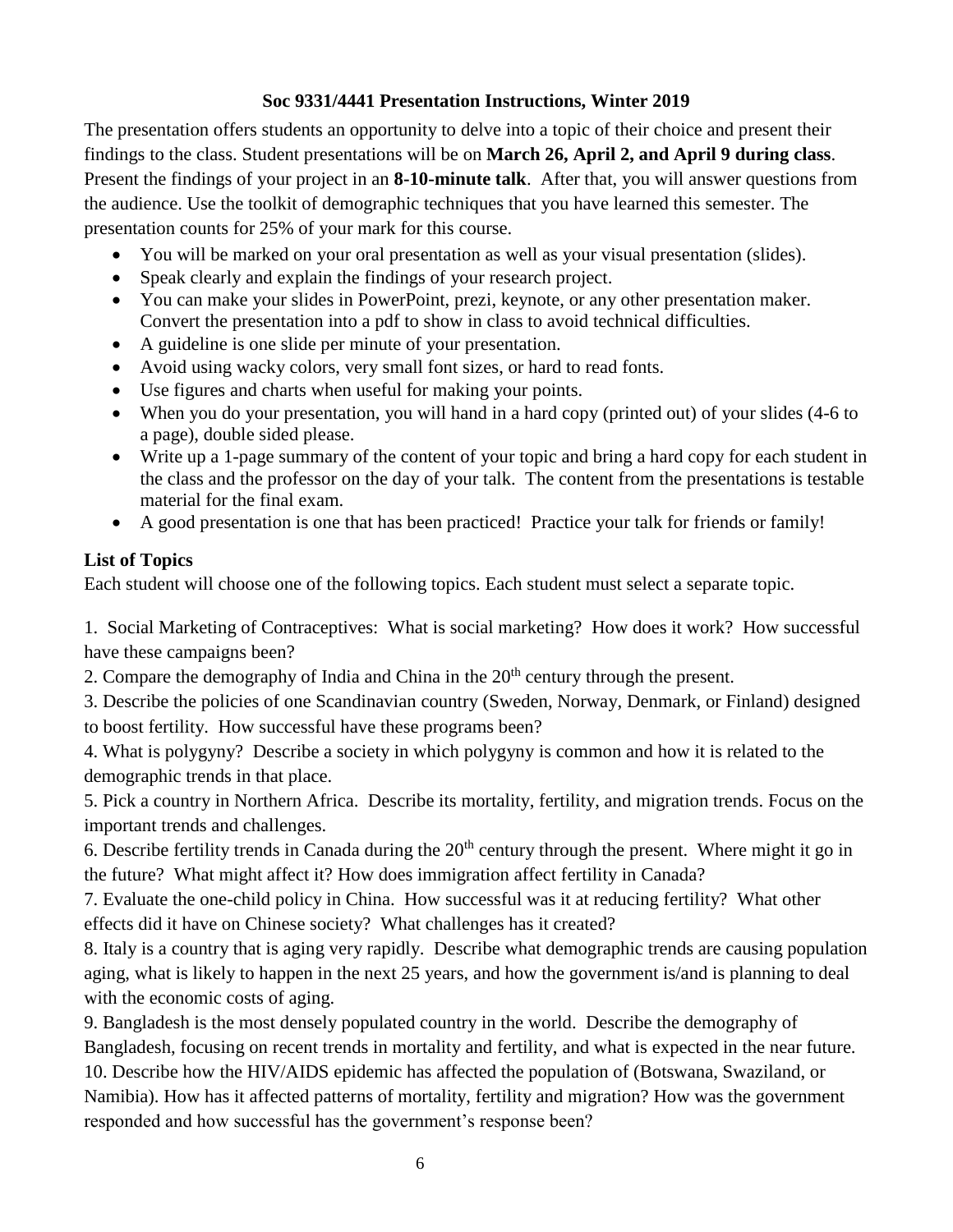11. How has the demography of Russia changed since the fall of the Soviet Union? Describe current trends in mortality, health, fertility and migration and what challenges arise from these conditions. 12. Indonesia: Describe its mortality, fertility, and migration trends. Focus on the important trends and

challenges.

13. What are the patterns of education and employment outcomes of first and second generation immigrants to Canada? How do the patterns differ by country of origin?

14. Nigeria: Describe its mortality, fertility, and migration trends. Focus on the important trends and challenges.

15. What are Demographic Surveillance Systems (e.g. IN-DEPTH network)? How do they work? What data do they collect? What are their strengths and weaknesses? Describe key research findings which we would not know without the DSS?

16. What are indirect estimation techniques? Describe how they work and what we can learn from them.

17. What is the healthy immigrant effect or healthy immigrant paradox? Is it really a paradox? What are thought to be the causes for this?

18. How has the HIV/AIDS epidemic evolved different in different settings? How are these differences related to differences in gender norms and gender equality. How have social policies addressing HIV/AIDS addressed gender equality?

19. Use one extension of a life table in a new way to answer an innovative research question. Present your question, data, and results.

20. Describe the demography of First Nations Canadians. Focus on important trends and challenges.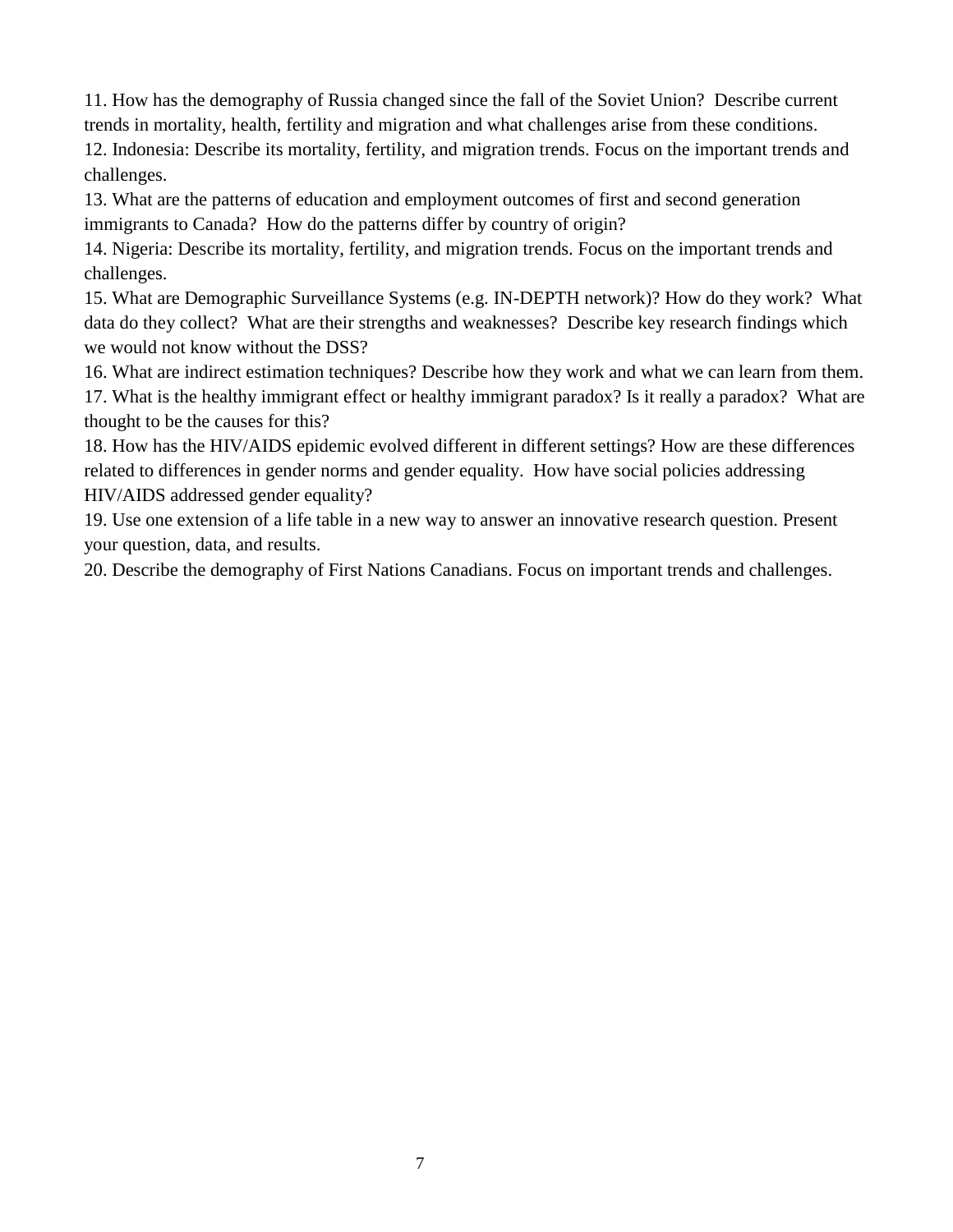#### **Important Policies for Undergraduates**

### *Missed Exams:*

Make-up exams and extensions for assignment deadlines will be granted with approved documentation only. If you have a conflict with one of the exam dates, it is your responsibility to discuss it with the Academic Counseling office as soon as possible, but no later than one week before the regularly scheduled exam and provide documentation of the conflict. If approved, you will be allowed to schedule a make-up exam.

If you miss an exam (this includes make-up exams) due to illness or for any other unforeseen reason, please notify me **within 24 hours** of the missed exam. No documentation is required when you notify me, but I need to know that you missed the exam within 24 hours. You then must provide notification and documentation to your Academic Counselor **within 48 hours**. If your problem is medical in nature, you should be seen by your doctor on the date of the exam or on the date an assignment is due. If your Academic Counselor agrees that your reasons are legitimate and are supported by your medical doctor's documentation, you will be allowed to write a make-up exam (or hand in your assignment at a later date).

#### *Make-up Exams:*

There will be one makeup date set by the Department for students needing to write a make-up exam (with approved accommodation from your academic counseling office). This makeup exam may or may not be in the same format as the original exam. During the winter term 2019, the date for the make-up midterm is March  $8<sup>th</sup>$  at noon in Weldon Library room 258, and the make-up final is May  $10<sup>th</sup>$  at noon in SSC 2024.

If a student misses a make-up exam due to sickness or another documented reason, then the weight of the mid-term will be added to the weight of the final exam. In cases where there is no approved justification for the absence, the student will receive a grade of zero on the exam.

#### *Other information on exams and assignments:*

Scientific and basic calculators will be allowed during examinations. Graphing calculators, smart watches, and cell phones are not permitted during the exam.

\* Late assignments will be deducted 5% per day.

### **A Note on Plagiarism**

Students must write their assignments in their own words. Whenever students take an idea from another author, they must acknowledge their debt both by using quotation marks where appropriate and by proper referencing such as footnotes or citations. Plagiarism is a major scholastic offence (the Scholastic Offence Policy can be viewed in the Western Academic Calendar).

#### *Plagiarism Checking:*

All required papers may be subject to submission for textual similarity review to the commercial plagiarism detection software under license to the University for detection of plagiarism. All papers submitted for such checking will be included as source documents in the reference database for the purpose of detecting plagiarism of papers subsequently submitted to the system. Use of the service is subject to the licensing agreement, currently between The University of Western Ontario and Turnitin.com ([www.turnitin.com](http://www.turnitin.com/)).

### **Policies on Examinations**

Scientific and basic calculators will be allowed during examinations. Graphing calculators and cell